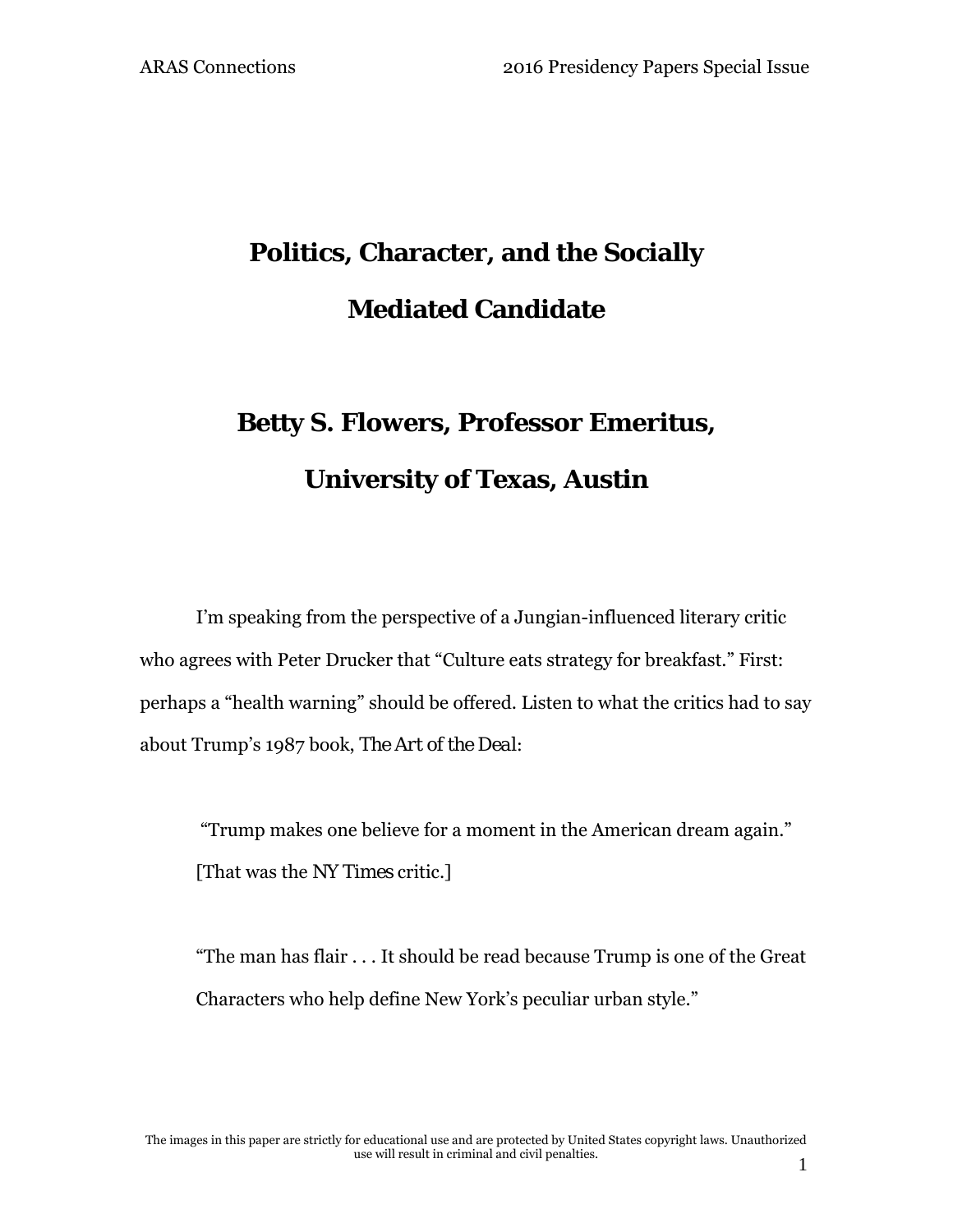And I agree with these critiques – not only about the book but about the Trump phenomenon itself. Trump has convinced 40% of Americans to *believe* in him. And "flair" is one way to describe his flamboyant performance of electoral politics.

But there are more colorful cultural critiques than "flair" these days: Hillary has been compared to a witch and Trump to Hitler in spite of the dampening effect of Godwin's law, which the *Oxford English Dictionary* defines as follows: "A facetious aphorism maintaining that as an online debate increases in length, it becomes inevitable that someone will eventually compare someone or something to Adolf Hitler or the Nazis."

My former student, Mike Godwin, who originated Godwin's law, has an addendum for this election. Mike has said, "If you're thoughtful about it and show some real awareness of history, go ahead and refer to Hitler or Nazis when you talk about Trump. Or any other politician."

Mike  $-$  I'm not going to go there.

### *Policies*

When it comes to policies in this election, pundits are flummoxed:

Trump's policies – policies?

Millennials moving from Bernie Sanders to Trump.

Religious folk voting for Trump.

Republicans voting for Johnson, a libertarian who's against almost everything

traditional Republicans stand for.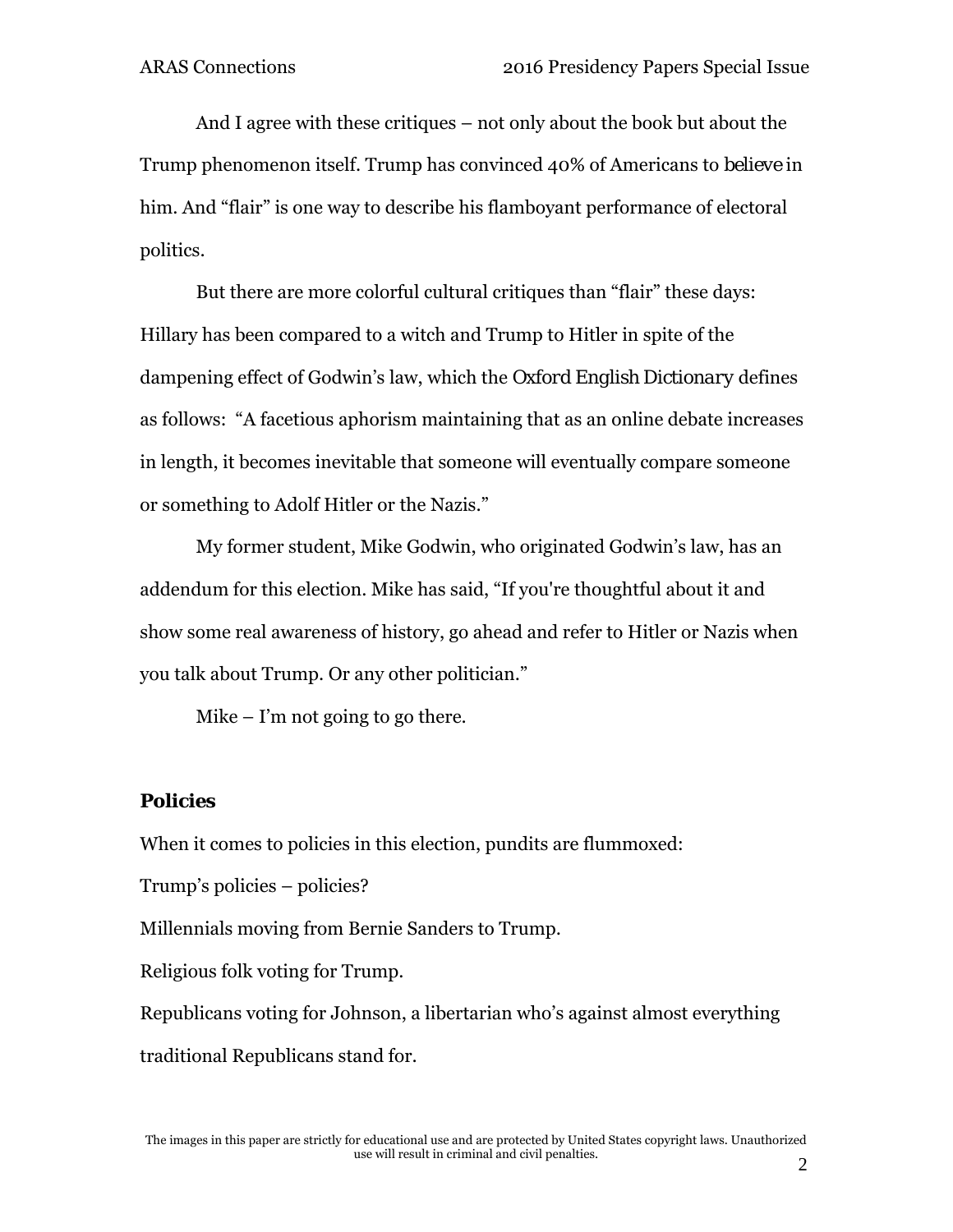Republicans voting for Trump, a party of one who's against almost everything traditional Republicans stand for.

In every case, these aspects of the election are not so much about the policy difference but the policy *indifference.* 

So much for policy. Culture eats policy for breakfast.

## *The relationship between the American public and personae*

*Persona* is a term popularized by Jung, who defined it as "a kind of mask, designed on the one hand to make a definite impression upon others, and on the other to conceal the true nature of the individual."1



The idea behind the term is not new. As Hamlet said, ". . . one may smile, and smile, and be a villain." And it's not the first time that candidates have pointed out what villains their opponents are. In the election of 1800, Jefferson's camp accused President Adams of having a "hideous hermaphroditical character, which has neither the force and firmness of a man, nor the gentleness and sensibility of a woman." In return, Adams' men called Vice President Jefferson "a

<u>.</u>

<sup>1</sup> *Two Essays on Analytical Psychology,* 1953*.* 

The images in this paper are strictly for educational use and are protected by United States copyright laws. Unauthorized use will result in criminal and civil penalties.  $\frac{1}{3}$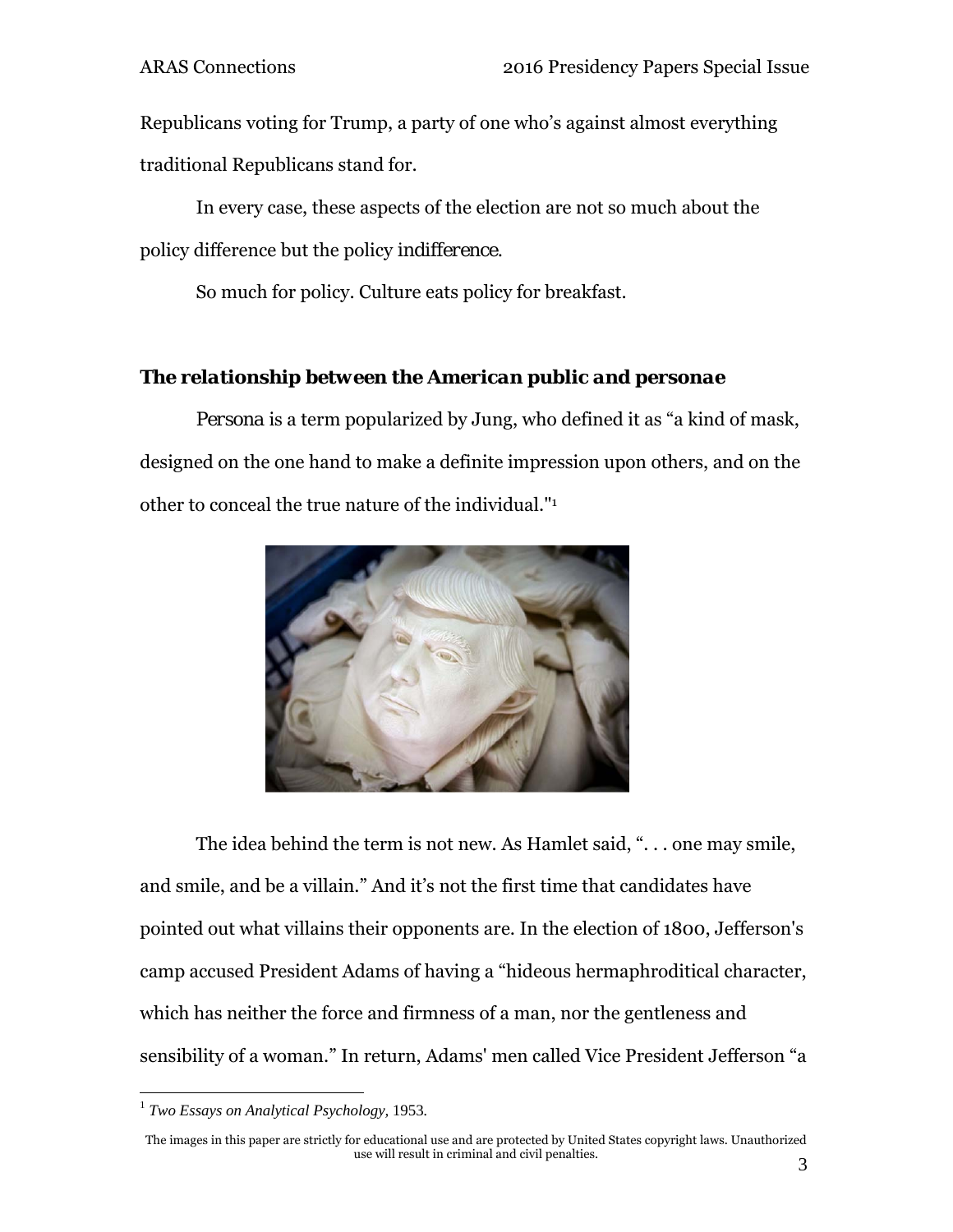mean-spirited, low-lived fellow, the son of a half-breed Indian squaw, sired by a Virginia mulatto father."2

But although this election is not the first time that candidates have pointed out what villains their opponents are, it's the first time this has been done in the context of a general public obsession with creating personae, consciously and deliberately, in order to display them and elicit clicks and likes. Some people seem to be working on persona creation 24/7: Facebook, Twitter, Instagram, YouTube, selfies.

This persona obsession marks a significant shift. A young person will typically spend much more time creating his or her persona then consciously trying to shape his or her character. Can you imagine your typical 20 year-old deciding to embark on a course of "moral perfection," as Benjamin Franklin did? Franklin created a list of four resolutions, including to "speak all the good I know of every body."3 Or can you imagine a 16-year old copying out by hand 110 *Rules of Civility & Decent Behavior in Company and Conversation*? George Washington did. Rule #50: "Be not hasty to believe flying Reports to the Disparagement of any."

1

 $^{2}$  http://mentalfloss.com/article/12487/adams-vs-jefferson-birth-negative-campaigning-us [accessed 11 Oct. 2016]

http://www.pbs.org/benfranklin/l3\_wit\_self.html [accessed 11 October 2016]

The images in this paper are strictly for educational use and are protected by United States copyright laws. Unauthorized use will result in criminal and civil penalties. 4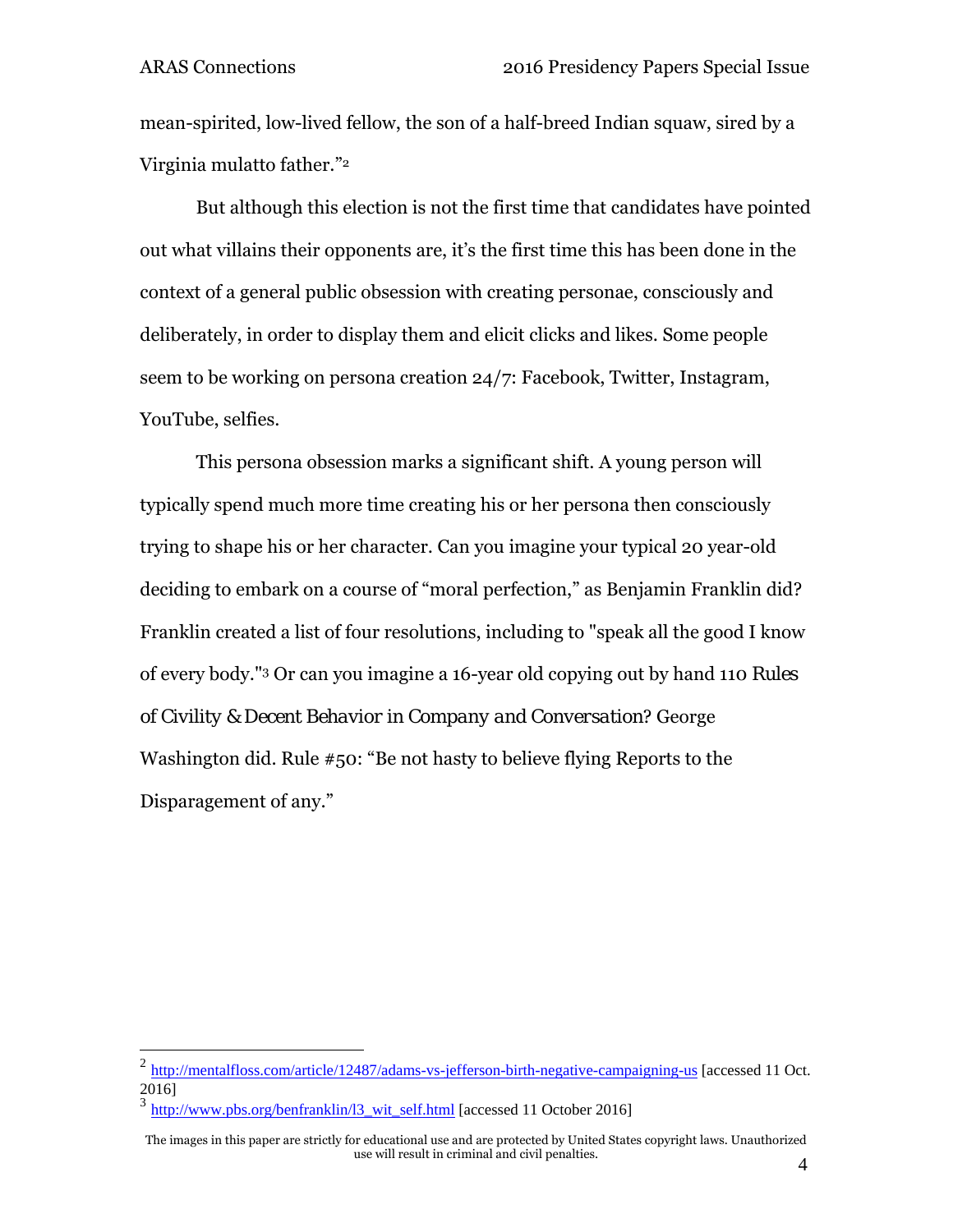

*Character* is almost an obsolete word, along with *destiny*, *nobility*, *civility*, *temperance*, *fortitude*, *grace*. It refers to our judgment of stable moral qualities. George Washington, for example, was universally believed to have a good character. One reason we have a republic rather than a democracy is that our founders thought that responsible people (male property owners) would elect men they knew to be of good character to represent the ignorant – the uninformed - masses.

Washington is a good example of a politician who built a persona with the qualities of good character. It's as if the public of his time looked at a person to see if he measured up to a universal standard – a set of admirable qualities. George measured up in spite of his wooden false teeth.

But in a culture of persona-making, we don't judge a politician by a universal standard of character but by how closely we think the persona mirrors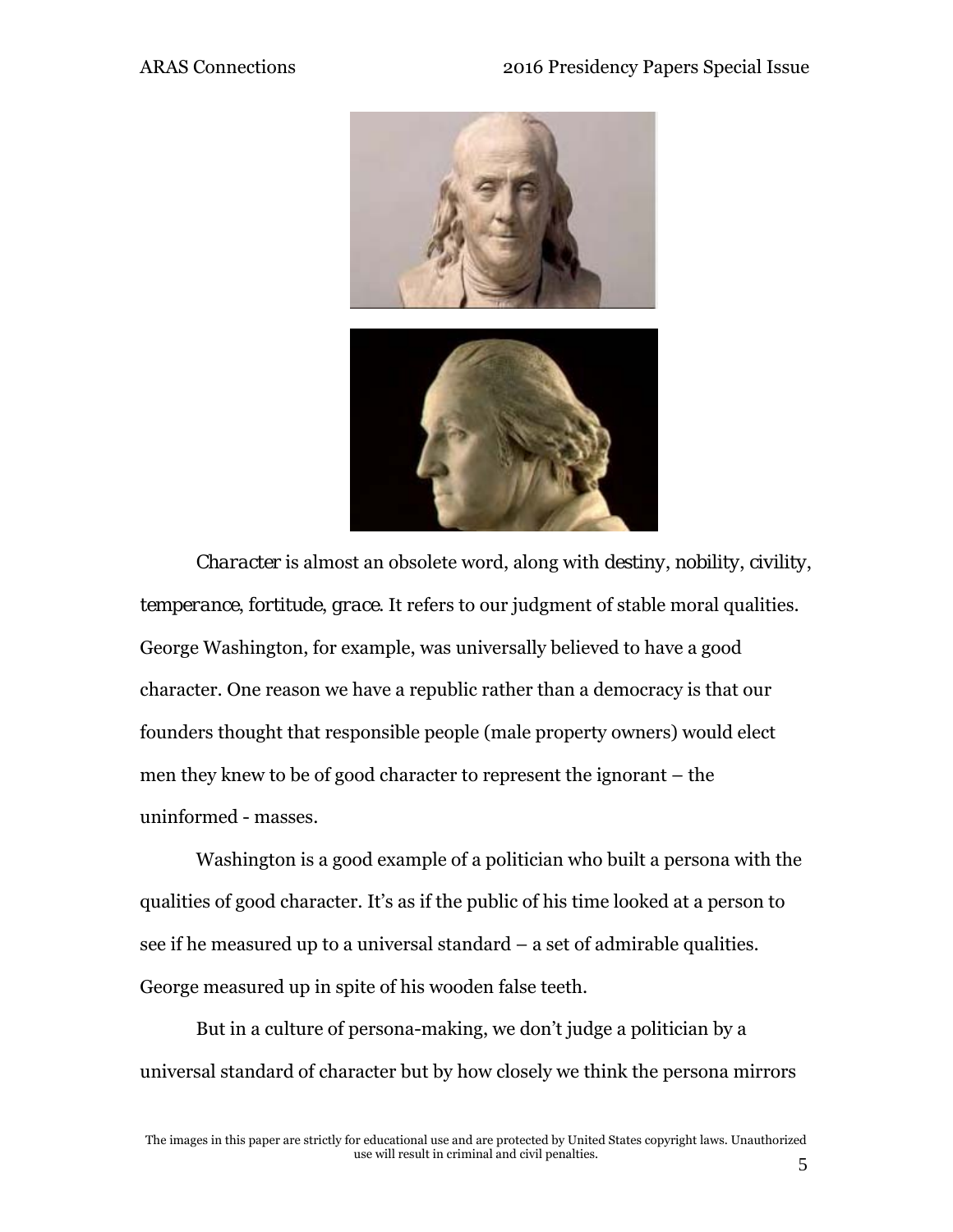the person underneath the mask. We value not character but *authenticity.* This shift – from character to authenticity – is significant in our culture and is crucial to this election.

For example: The last time I looked at Politifact's Truth-o-Meter, Trump outscored Clinton in every negative category: mostly false 18% to Clinton's 15; False 35 for Trump to 10 for Clinton; and Pants on Fire 18 to Clinton's 2 for a score of 71% on the false side to Clinton's 27%. And yet who is considered the liar? And not just because Trump says so, but because in our persona culture, *Trump is more authentic than Hillary*. If you imagine, for a moment, that they are both liars, then whose persona matches the liar reality? Who says, "I didn't" when everyone can see the YouTube video that says he did? Hillary wears the persona of a competent, righteous truth-teller; Trump shrugs. If character doesn't matter so much, the *authentic* liar is preferred to a *hypocritical* one, no matter what the number of lies might be. *The public wants an authentic persona, not one striving to convey good character.* 

All of us are flawed. Any attempt to project perfection will come up against the ability of our fellow humans to sniff out even the slightest incongruity – even one nanobite of persona discontinuity with self will be perceived. In the past, this gap was to our credit. "I may not be perfect, but I'm trying to be." Or, as the poet Robert Browning put it, "A man's reach should exceed his grasp, / Or what's a heaven for?" We might have seen this discontinuity between persona and the person who's trying to be good, but hey – at least he's trying.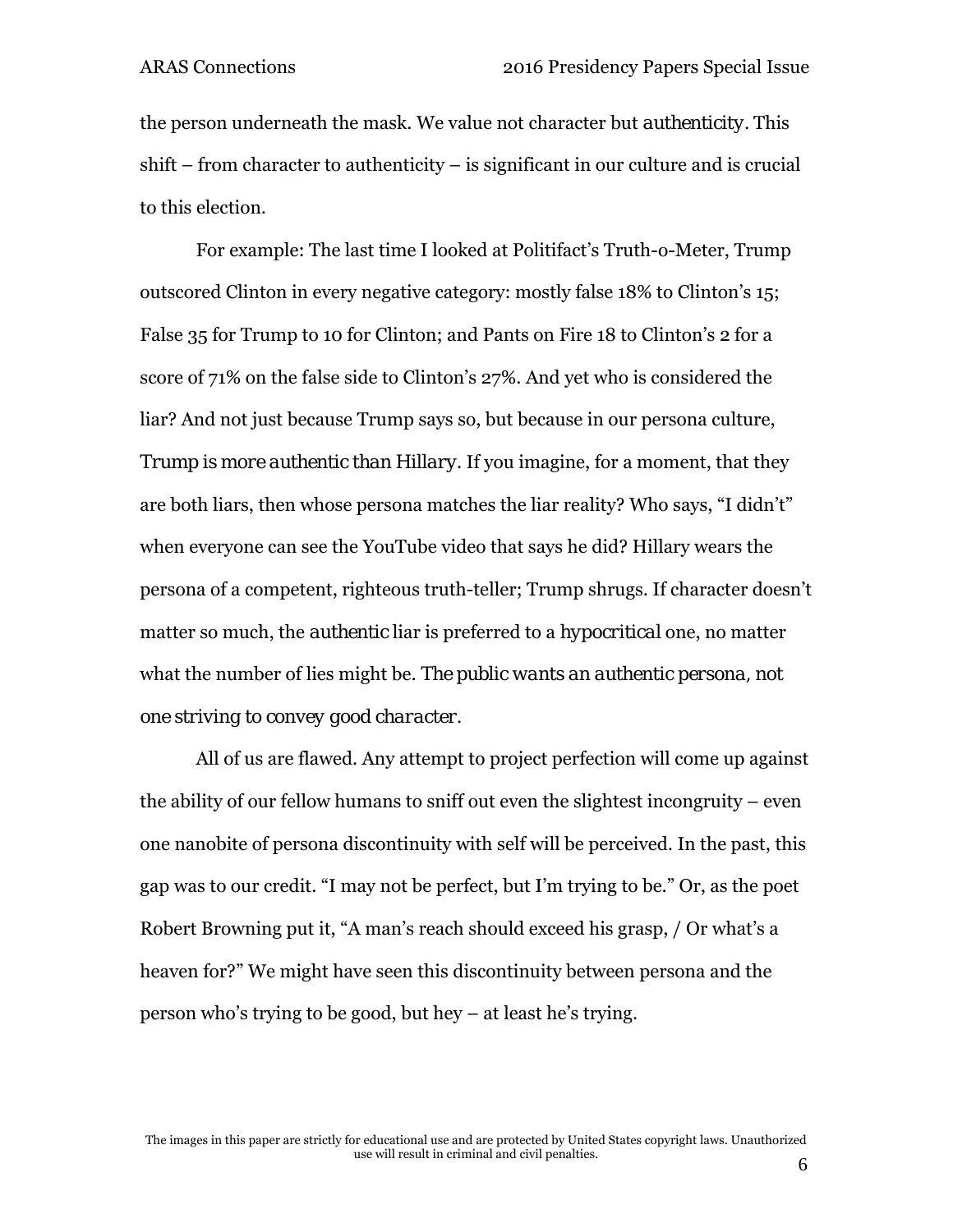Trump isn't trying. He even lies about the lies. We don't perceive any distance between his persona and the self behind the mask. He's *authentic.* We like that because we can *trust* that. What you see is what you get.

This is particularly important to the young people who've grown up with an intimate relationship to the internet. They know that online companies scale their businesses by the non-transparent exploitation of people. It comes with the territory. Politics, by definition, is not a transparent business. We come into contact with it most often at the office – "office politics" is a term we're very familiar with. The dictionary characterizes it as "activities within an organization that are aimed at improving someone's status or position and are typically considered to be devious or divisive." All politics these days is seen as office politics.

Hillary may be an experienced, astute, hard-working, knowledgeable, smart, and well-intentioned person, who, as a Methodist, would have taken John Wesley's instructions to heart at an early age:

Do all the good you can By all the means you can, In all the ways you can, In all the places you can, At all the times you can, To all the people you can, As long as ever you can.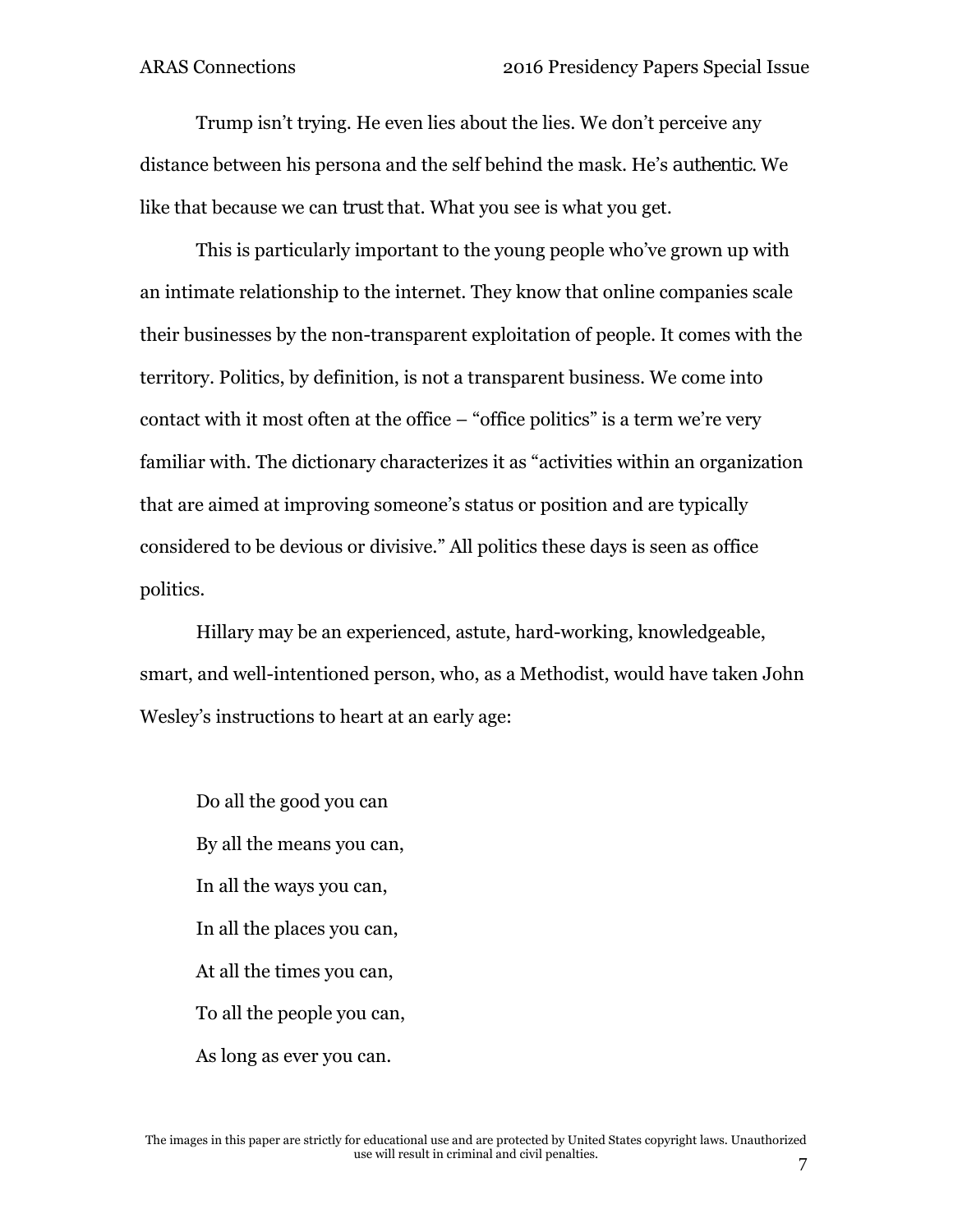She may have followed that injunction all her life. But she's a politician. Trump is not. Who, then, is the more trustworthy? Whose motives are devious?

## *Performances*

What does it take to *create* an authentic persona? And isn't this a contradiction in terms? To *create* authenticity? Here's where a literary critic might have something to offer.

If I am watching a successful play, I experience emotions *as if* what's before me were real. Aristotle says a successful tragedy produces a catharsis: the "purgation of pity and fear." *Catharsis* means *cleansing* in Greek. "A Catharsis is an emotional discharge through which one can achieve a state of moral or spiritual renewal or achieve a state of liberation from anxiety and stress."

An actor creates an emotional state in me – and maybe even a catharsis of my own fear – through using his own vital energy to bring a persona to life. In a really good performance, we don't see the actor behind the character – the actor *is* the character. That's how we experience it.

When I was young, I fell in love with Kirk Douglas. Actually, the character I was really falling in love with was Spartacus, as brought to life by Kirk Douglas. Years later, Kirk Douglas was a member of a seminar I co-moderated, and although he was an intelligent and nice enough man, I'd experienced Spartacus – and people, he was no Spartacus.



The images in this paper are strictly for educational use and are protected by United States copyright laws. Unauthorized use will result in criminal and civil penalties. 8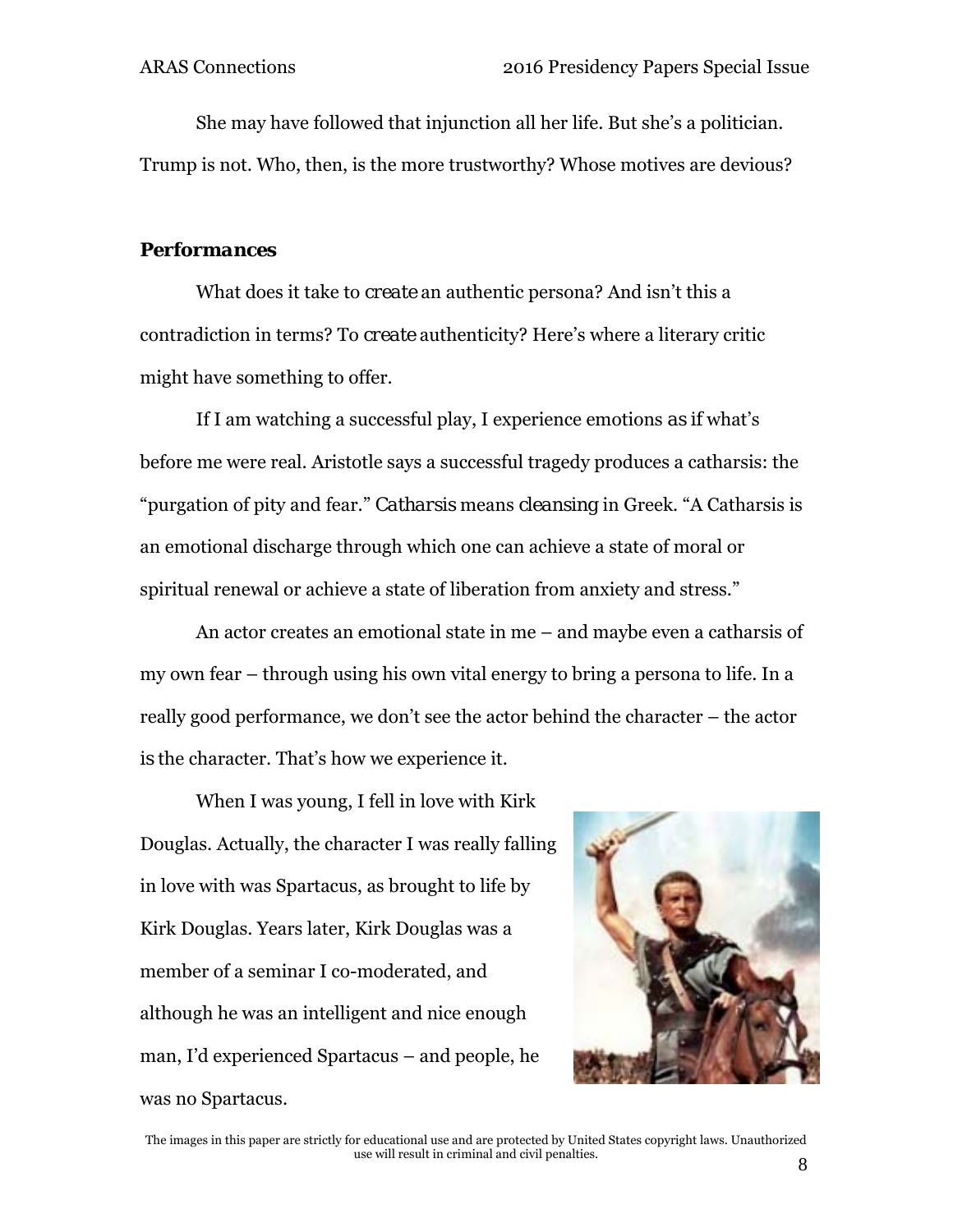It doesn't matter how many lies comes out of Trump's mouth – he *performs* an honest man, one who tells it like it is. And he performs this very, very well. No politically correct hypocrisy from him.

"Whoa," you might object. "Didn't you just say that Trump's persona is experienced as authentic – that the fact that Trump lies doesn't matter because that's who he is, and we value authenticity over a persona constructed around an unreachable ideal? How can Trump be perceived as an authentic liar and yet be performing honesty? Isn't that a contradiction?"

My response: In this culture, an authentic liar can be performing honesty because we have confused authenticity with truth. If you truly believe you're a good person – and who these days doesn't because after all, "everyone is entitled to their own opinion" – if you truly believe you're a good person and not simply trying to be, I will perceive you as *authentic* because your performance – the fit between your persona and your energy - convinces me, *emotionally,* that you are what you say you are. The objective, judging mind looking to an external basis of truth grounded in facts is missing in action. I'm not looking to see if you fit some ideal of character. I'm not looking to see if you're some George Washington. But are you who you *say* you are? If you say, "I'm not a liar" while it's obvious you're lying, you're actually performing the liar absolutely *authentically*. That is a tight fit between persona and self. That is an honest man. He is performing the truth by telling an obvious lie.

In politics as well as in many other aspects of our collective culture, we are becoming a nation of constructed personae. In the past, we modeled our persona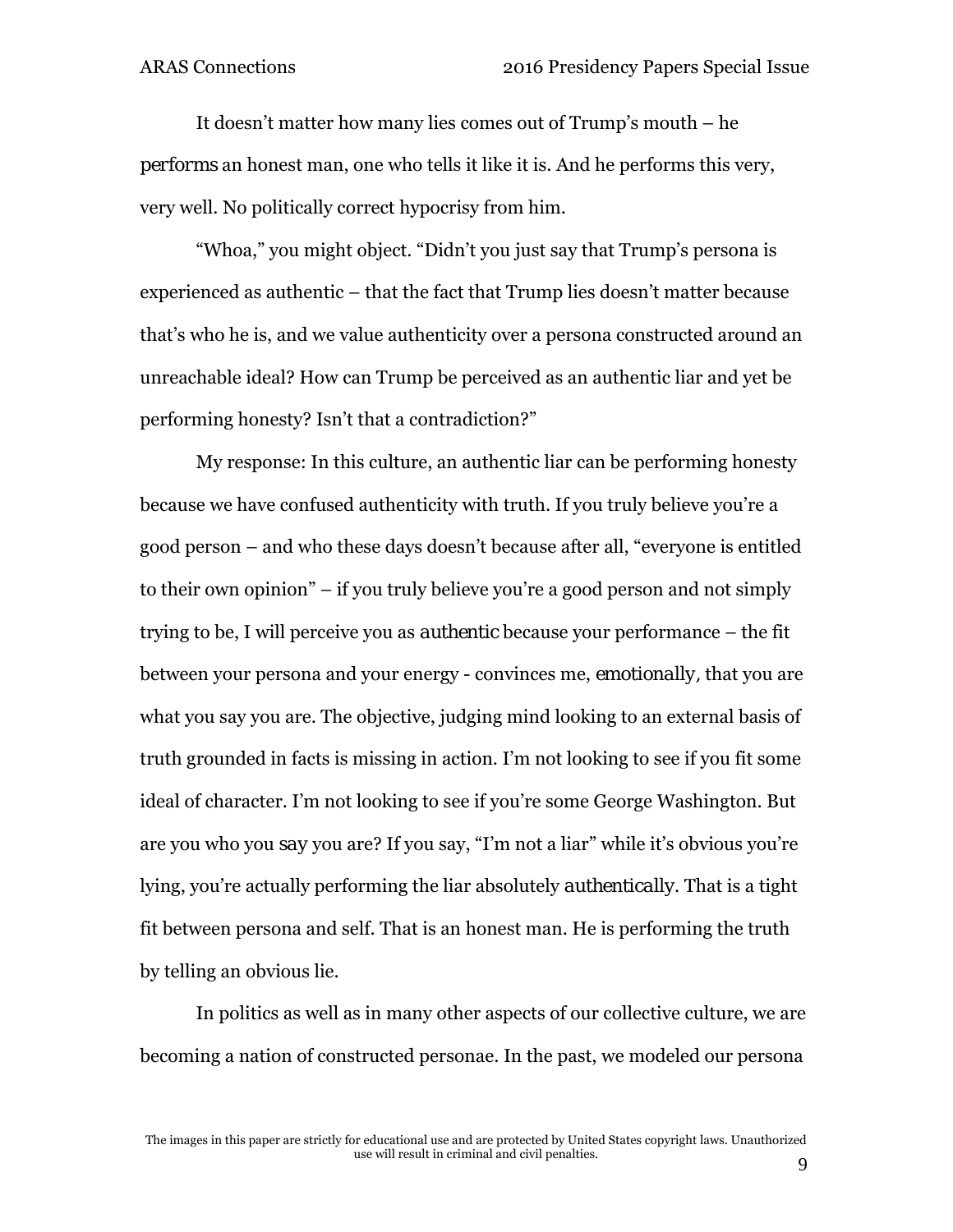$\overline{a}$ 

on an ideal of character; today, we construct our persona and present it as a performance, preferably an entertaining one with visuals.

I was at a conference recently where I heard the following sentence – but to understand it, you need to know that "stack" refers to an aspect of software, something inside the computer that serves a function, that actually does the work.4 Here's the sentence I heard: "Now companies are distinguishing themselves through the interface, not the stack." In essence, companies are "distinguishing themselves" through the performed presentation – the constructed persona – not the inner workings, not the goods themselves. We are a culture of actors distinguishing ourselves through our interfacebooks.

In his *authentic* performance of honesty, Trump has something else going for him that actors know a lot about – energy. We all have what might be called an aura of energy around us. It's that indescribable something that creates charisma. Now it's not just energy per se in the sense of stamina – Hillary was absolutely right to say that "as soon as [Trump] travels to 112 countries and negotiates a peace deal, a cease-fire, a release of dissidents, an opening of new opportunities in nations around the world, or even spends 11 hours testifying in front of a congressional committee, he can talk to me about stamina." It's not the amount or strength of the energy that counts here, in this election – it's the *quality*.

<sup>&</sup>lt;sup>4</sup> In computer science, a **stack** is an abstract data type that serves as a collection of elements, with two principal operations: push, which adds an element to the collection, and pop, which removes the most recently added element that was not yet removed. https://en.wikipedia.org/wiki/Stack\_(abstract\_data\_type). Accessed 4 Oct. 2016.

The images in this paper are strictly for educational use and are protected by United States copyright laws. Unauthorized use will result in criminal and civil penalties.  $10$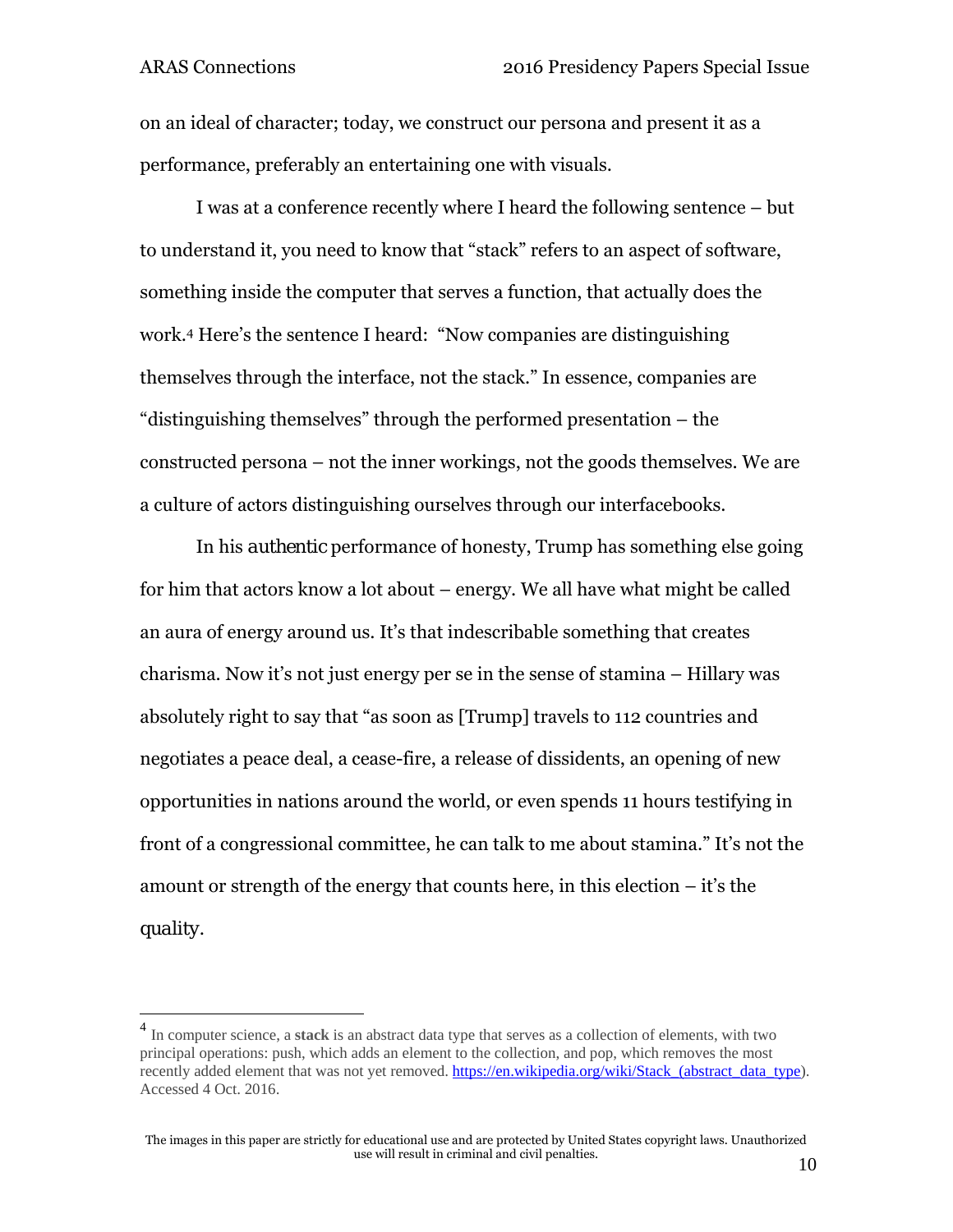The Elizabethan psychologists had a sense of this when they talked about four personality types in terms of humors: the phlegmatic, the melancholic or saturnine, the choleric (associated with the red-headed Mars), and the sanguine. Most of our presidents have been of the sanguine type – FDR, Truman, Ike, Kennedy, Reagan, Clinton. We like that genial sunshine to give us hope.



The only melancholic president I can think of was Abraham Lincoln – and in matching the gravity of the events of his time, with all the death of the Civil War, in retrospect, his melancholia seems a kind of wisdom.



But the spirit of the times now is *angry*. And for that, we want to be matched with a choleric temperament – angry and short-tempered. "You're fired!" That's what we want to say to the elites and the politicians and the foreigners and the feminists and the gays and the minorities and everyone else we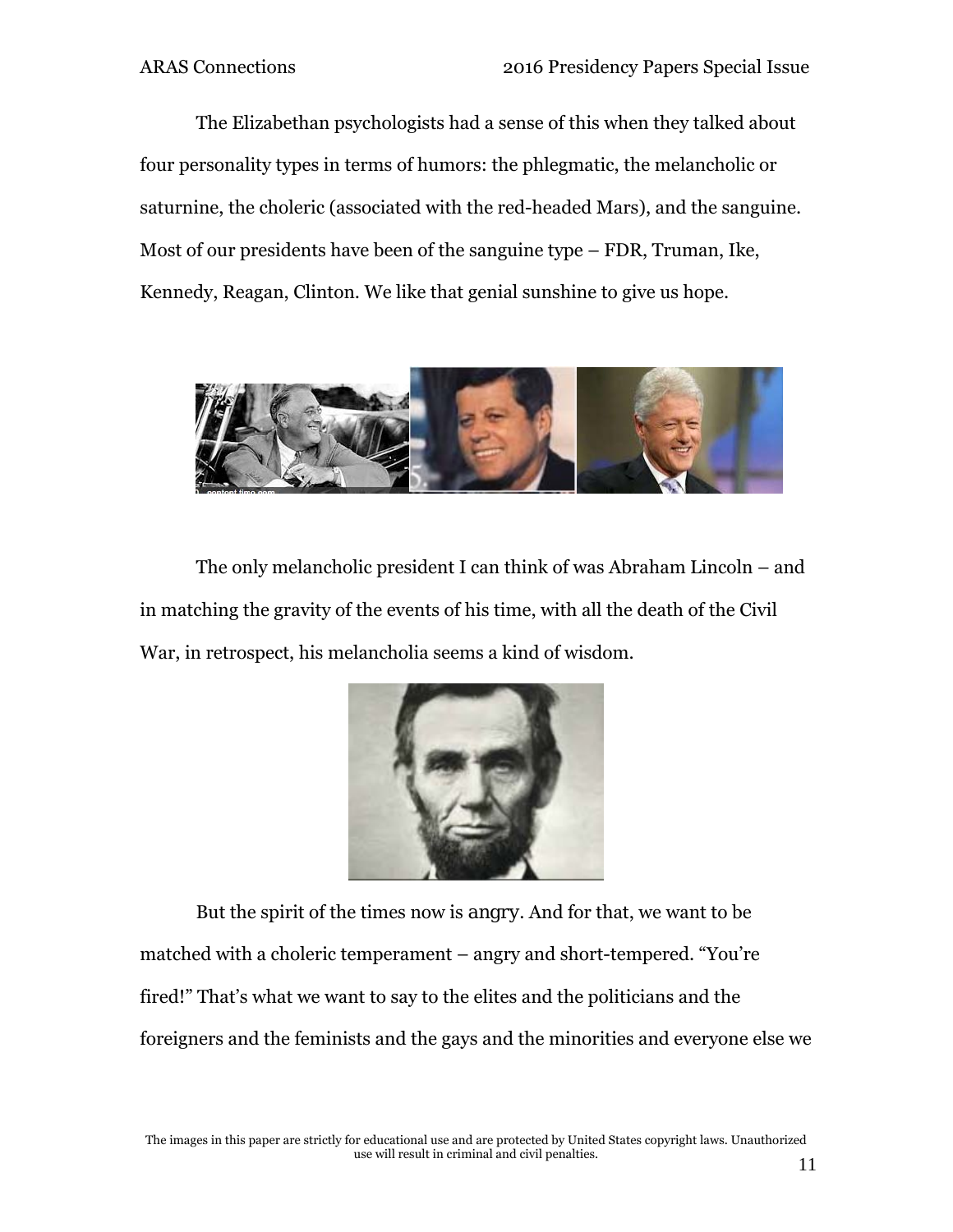can find to blame for the mess we're told we're in. America used to be great. What happened?!!

Trump has another quality of energy that's very helpful to him – the energy of the id. Imagine two actors walking onto the stage: one projects the quality of energy of a parent or superego; the other projects the quality or energy of a child, or id. Which one will rivet our attention? Which one is entertainingly unpredictable? When you go to a playground, do you watch the parents? Of course not. It's the children who are fun to watch. They get the ratings and the likes. Do they have a plan? Of course not. They are in the moment. They are entertaining.

It's no accident that in this culture, leadership classes often take the form of teaching executives improve – being in the moment, being entertaining, responding to your partners and the audience, rolling with the punches, learning – *always –*not to say "yes but" but "yes and."

In *The Leader's Guide to Lateral Thinking Skills,* Paul Sloane says:

Some people misunderstand improv. . . . It seems that improv is all about being funny. But it is not. Improv is about being spontaneous. It is about being imaginative. It is about taking the unexpected and then doing something unexpected with it. . . . The key is to be open to crazy ideas and building on them. [Building a wall and having Mexico pay for it?] And funnily enough, this is exactly what is needed if we are going to make our enterprises more creative and agile.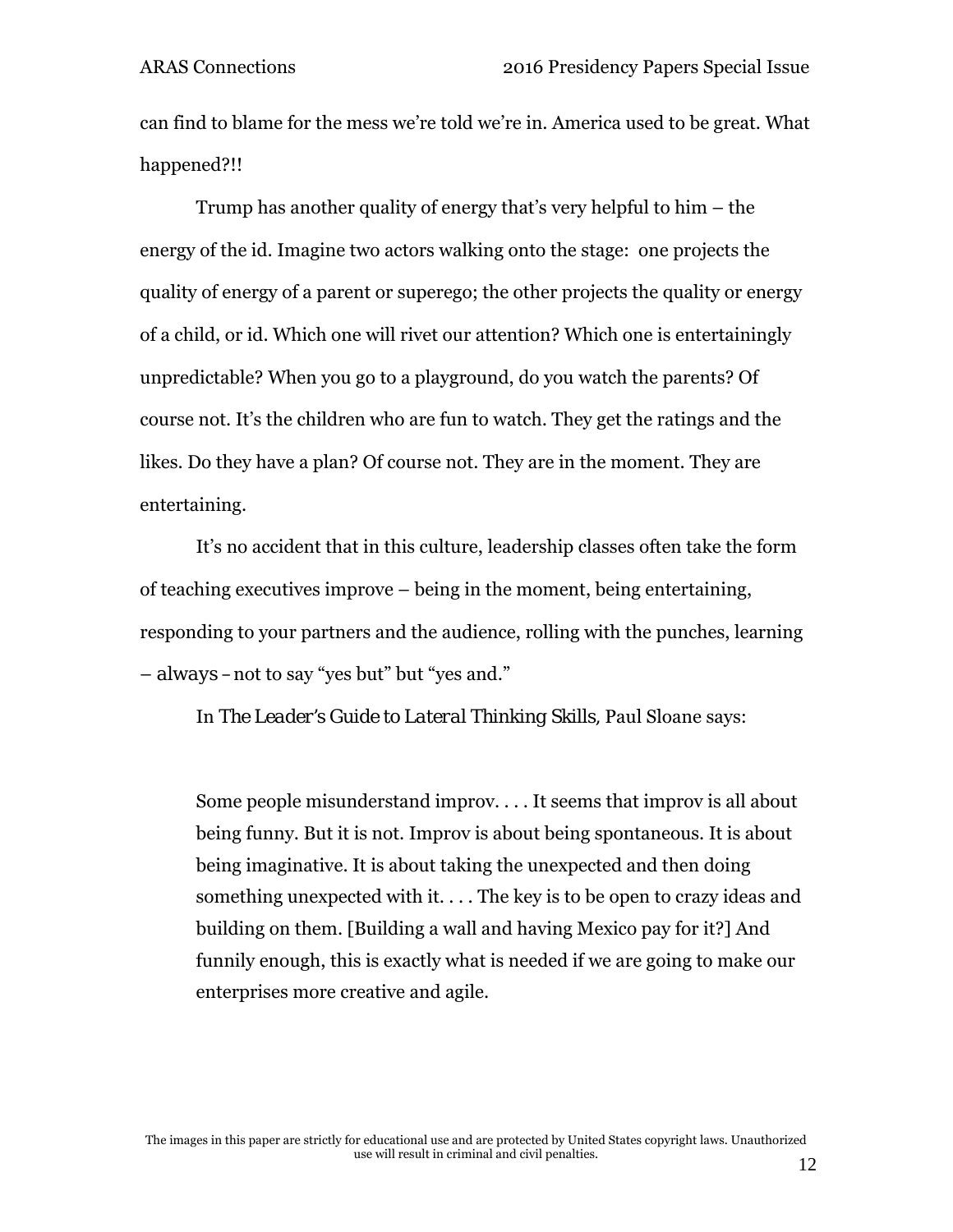I got this quote from an online brochure advertising a course at the UNC Kenan-Flagler Business School called, "Leadership Agility: Using Improv to Build Critical Skills." The brochure quotes another expert in the field. "Honesty is a key to improv," notes Bob Kulhan, who has worked with the top business schools and companies in the world. "The focus, concentration and honesty required in improv readily apply to the communication skills required in business," says Kulhan. And these days, in politics.

According to Tina Fey, there are 4 rules of improv:

#1: Agree and say "yes."

#2. Not only "yes, but "yes and."

#3. Make statements.

#4. There are no mistakes, only opportunities.

She goes on to explain:

As an improviser, I always find it jarring when I meet someone in real life whose first answer is no. "No, we can't do that." "No, that's not in the budget." "No, I will not hold your hand for a dollar." [No, you can't build a wall and expect Mexico to pay for it. – Wait, wait, that wasn't Tina Fey, that was someone else- Amy Poehler?5] What kind of way is that to live?

The second rule of improvisation is not only to say "yes," but "yes, and." You are supposed to agree and then add something of your own. As Tina Fey says:

 $\overline{a}$ <sup>5</sup> Amy Poehler played Hillary Clinton on SNL.

The images in this paper are strictly for educational use and are protected by United States copyright laws. Unauthorized use will result in criminal and civil penalties.  $13$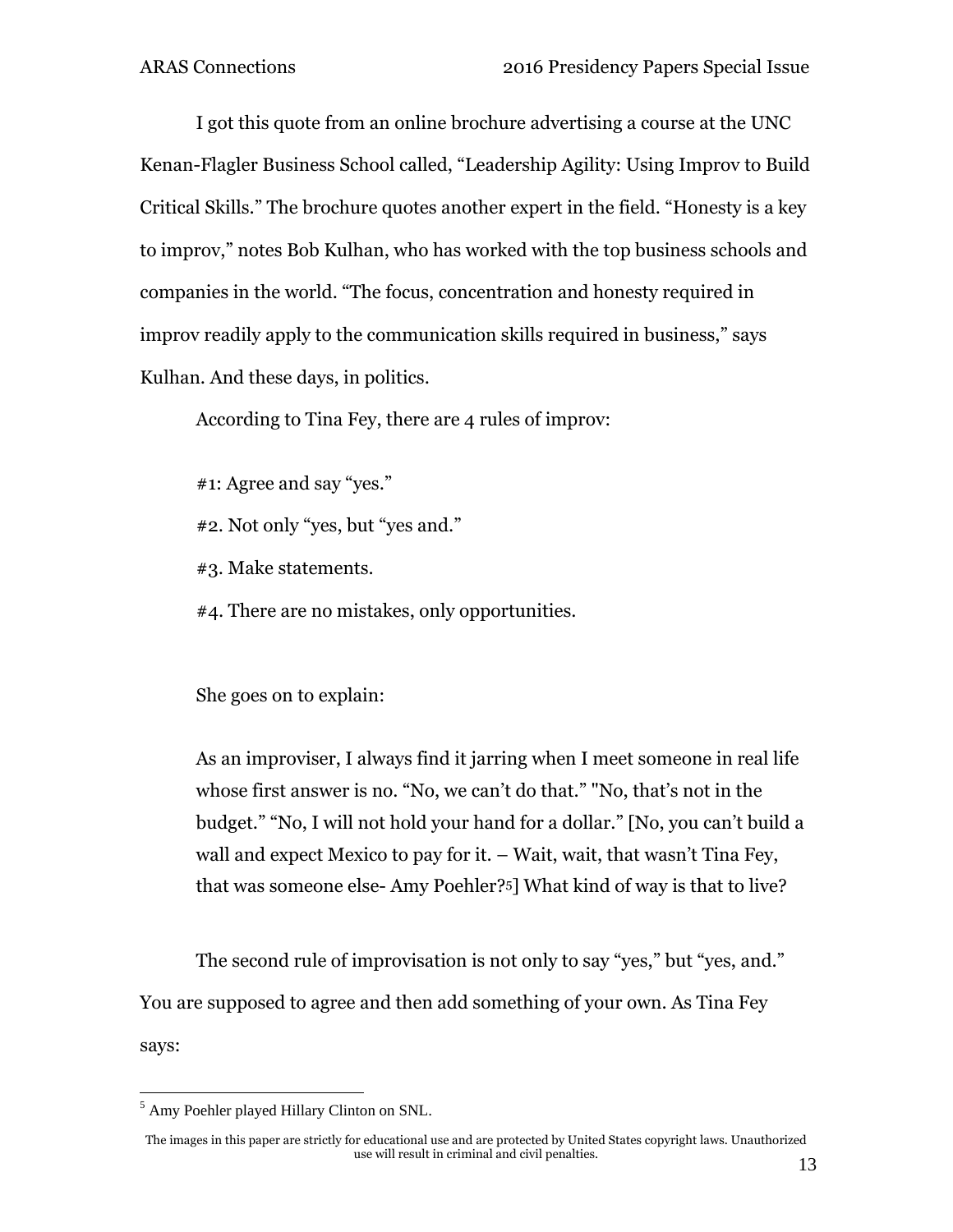If I start a scene with "I can't believe it's so hot in here," and you just say, "Yeah..." we're kind of at a standstill. But if I say, "I can't believe it's so hot in here," and you say "What did you expect? We're in hell." Or if I say, "I can't believe it's so hot in here" and you say, "Yes, this can't be good for the wax figures." Or if I say, "I can't believe it's so hot in here," and you say, "I told you we shouldn't have crawled into this dog's mouth," now we're getting somewhere.

See, you never apologize for something – you say "yes and" – and keep going. In improv, that "basket of deplorables" is an opportunity.

John Davidio, Yale psych professor, says psychologists talk about three basic dimensions in the way we perceive people: "warmth, competence, and



activity (agency). His research suggests that politicians do not have to be perceived as competent to be seen as effective at taking action."6

When it comes to energy, I think we're missing some specific kinds of energy in our politics. To visualize these missing energies, we can think of the energies associated with mythical figures, such as gods and goddesses. We are, for example, missing the practical wisdom associated with Athena.

 $\overline{a}$ <sup>6</sup> NYT 25 Sept. 2016.

The images in this paper are strictly for educational use and are protected by United States copyright laws. Unauthorized use will result in criminal and civil penalties.  $14$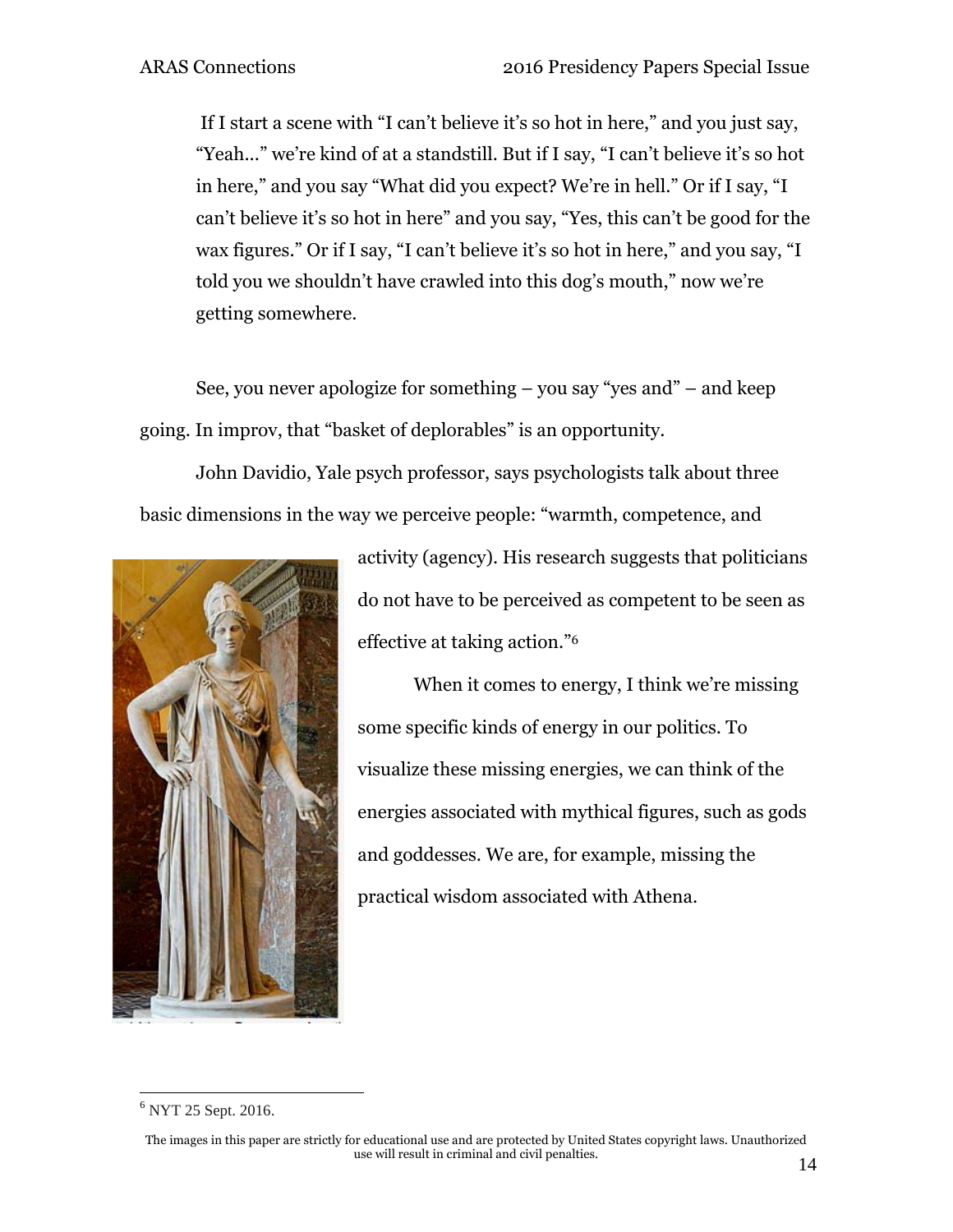And we are missing the twin energies of art and birth, associated with the twins Apollo and Artemis.

I remember the birth of the Voting Rights Act, for example, out of the twin political arts of LBJ and Martin Luther King.



They collaborated, as you can hear for yourself in the telephone recordings of conversations between the two, with King pushing from the outside, and LJB working on the inside. At the end, LBJ stood up before Congress and said, "We shall overcome" – and Martin Luther King wept.

We're also missing the energy of yearning – Demeter energy, as she searches for her lost daughter.

There's something about politics that's so inhospitable to yearning. We have to be so sure of our positions. "It ain't what you don't know that gets you into trouble," the quip goes.



"It's what you know for sure that just ain't so." In Plato's *Symposium*, the wise woman Diotima says that no one who is ignorant will yearn for wisdom. "For what's especially difficult about being ignorant is that you are content with yourself, even though you're neither beautiful and good nor intelligent. If you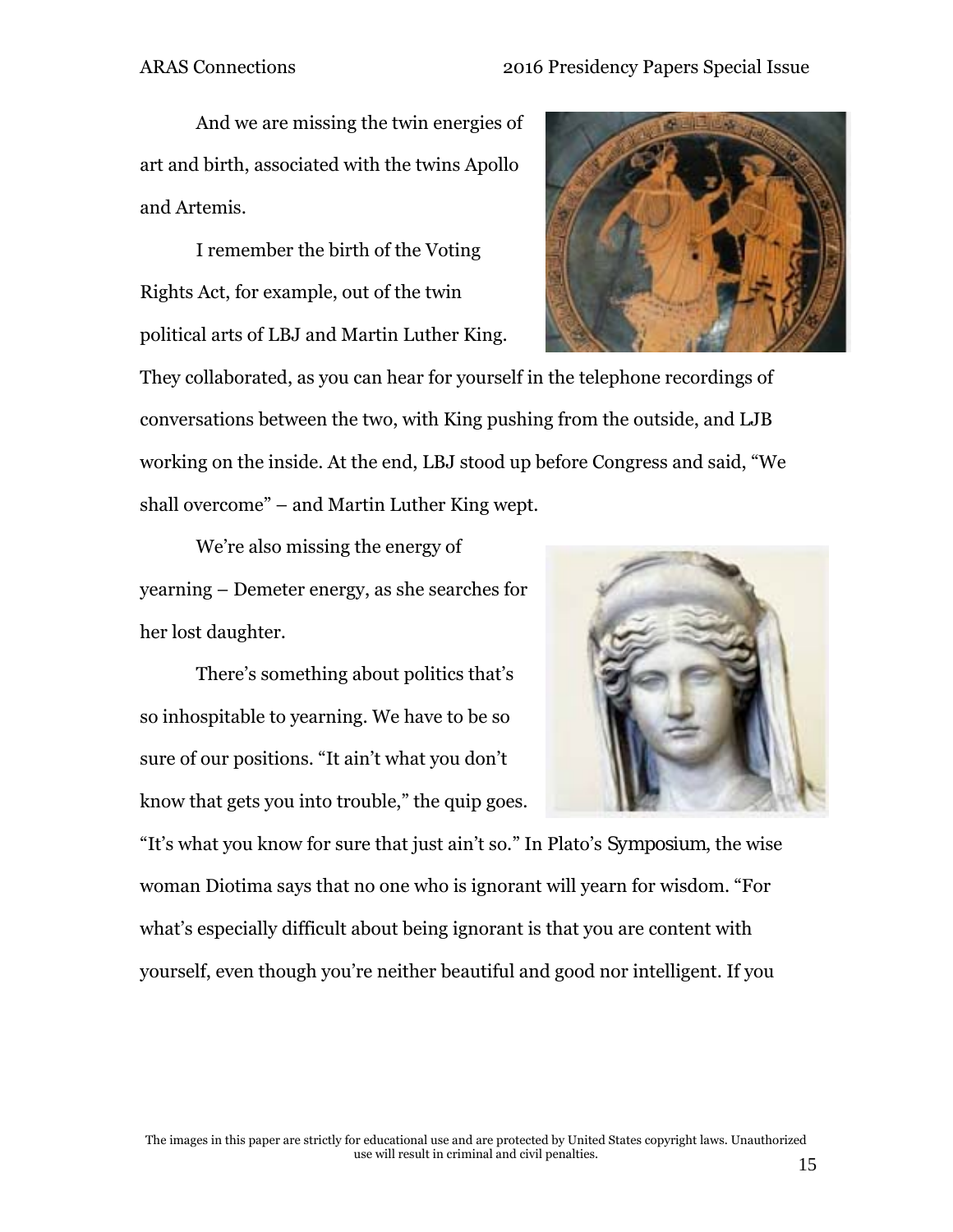<u>.</u>

don't think you need anything, of course you won't want what you don't think you need."7

And, of course, we're missing the Aphrodite energy of love – which almost never enters the political arena because so many arguments are built out of fear. And love casts out fear.

The theologian Paul Tillich defines love as "the drive towards the unity of the separated" and power as "the drive of everything living to realize itself" – individuation. Both are necessary to human life. And we need both energies to thrive.



If I were to look deeper into the energies of these two candidates in a spirit of generosity, I would see the underlying energy of love – the drive towards the unity of the separated – in Hillary's campaign theme, "Stronger Together" and the necessary energy of power – the drive to realize the self – in Trump's theme, "Make America Great Again." May we have the capacity for both love and individuation and the yearning after wisdom to do together what's best for our great country.

<sup>&</sup>lt;sup>7</sup> Trans. with introduction and notes by Alexander Nehamas and Paul Woodruff (Hackett, 1989) p. 49.

The images in this paper are strictly for educational use and are protected by United States copyright laws. Unauthorized use will result in criminal and civil penalties.  $16$